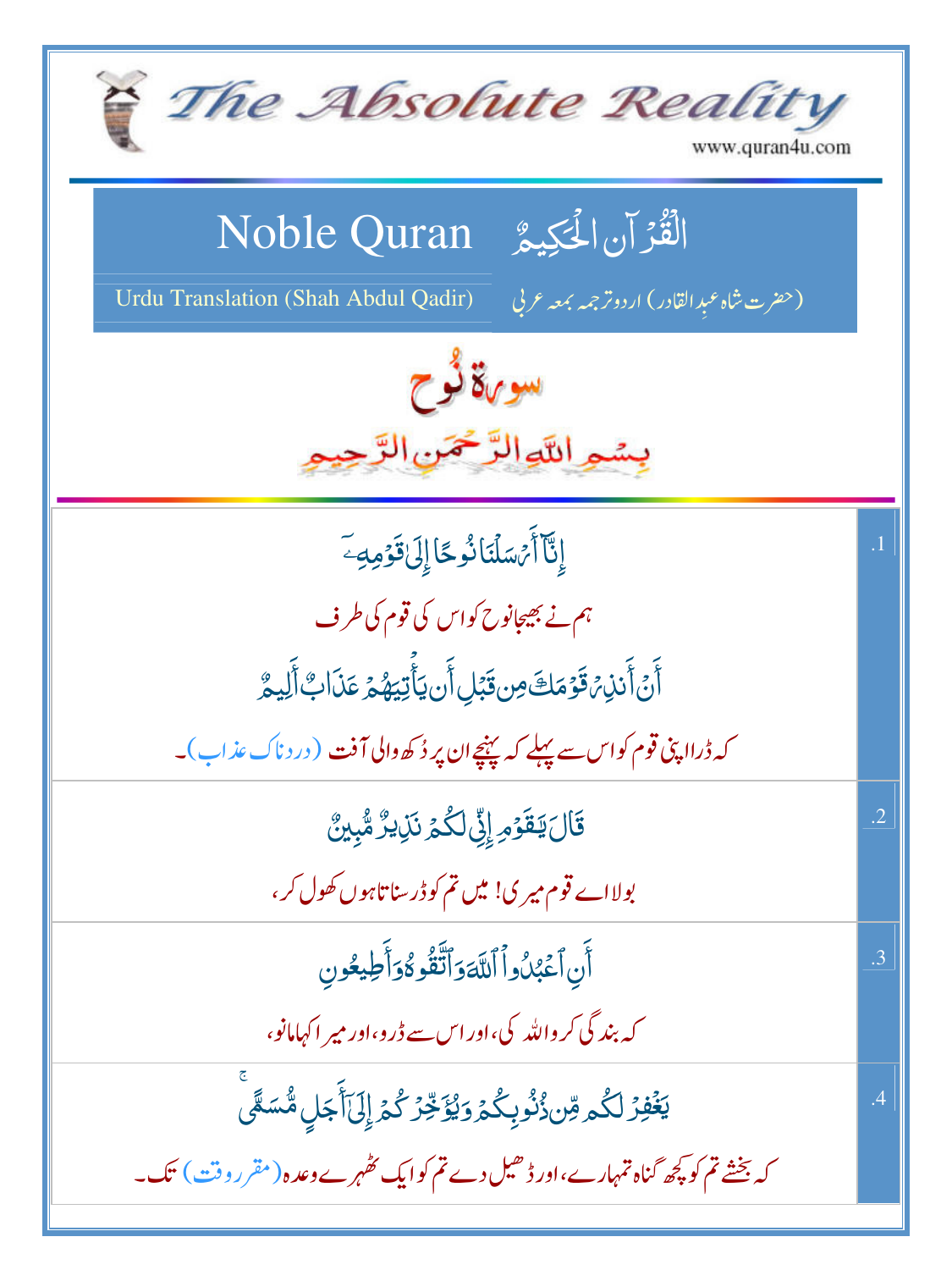| إِنَّ أَجَلَ ٱللَّهِ إِذَا جَأَءَلَا يُؤَخَّرُ لَوۡ كُنتُمۡ تَعۡلَمُونَ                      |                |
|----------------------------------------------------------------------------------------------|----------------|
| وہ جو وعد ہ رکھااللہ نے، جب آپنیچےاس کو ڈھیل نہ ہو گی۔اگر تم کو سمجھ ہے۔                     |                |
| قَالَ مَبِّ إِنِّى دَعَوْتُ قَوْمِي لَيْلاً وَهَٰمَامًا                                      | .5             |
| بولا،اے رب! میں بلا تار ہاا پنی قوم کورات اور دن،                                            |                |
| فَلَمَ يَزِدُهُمُ دُعَآءِىٓ إِلَّا فِرَاءًا                                                  | .6             |
| چرمیرے بلانے سے اور زیادہ جلا گتے ہی رہے،                                                    |                |
| دَإِنِّي كُلَّمَادَعَوۡقُمۡ لِتَغۡفِرَ هَٰٓئُمۡ جَعَلۡوَٱ أَصَبِعَهُمۡ فِىٓءَاذَانِهِمۡ      | 7              |
| اور میں نے نے جس بار ان کو ہلایا، تا( کہ تو) انکو معاف کرے،ڈالنے لگے اپنی انگلیاں کانوں میں، |                |
| وَٱسۡتَغۡشَوۡأَثِيَابَهُمۡ وَأَصَرُّواۡوَٱسۡتَكۡبَرُواۡ ٱسۡتِكۡبَاءًا                        |                |
| اور اوپر لپیٹے اپنے کپڑے،اور ضد کی،اور غر ور کیابڑاغر ور۔                                    |                |
| ثُمَّ إِنِّي دَعَوْتُهُمْ جِهَائًا                                                           | $\overline{8}$ |
| پھر میں نے ان کو بلایااحا گر (بر ملا)۔                                                       |                |
| ثُمَّ إِنِّى أَعۡلَنۡتُ لَهُمۡ وَأَسۡرَىٰٓتُ لَهُمۡ إِسۡرَامًا                               | .9             |
| پھر میں نے ان کو کھول کر کہااور ح <u>ص</u> ب کر کہا چیکے سے۔                                 |                |
| فَقُلْتُ ٱسۡتَغۡفِرُواۡىَٰبَكُمۡ إِنَّهُ كَانَ غَفَّامَ ا                                    | .10            |
| تومیں نے کہا گناہ بخشواؤاپنے رب سے ، بیٹک وہ ہے بخشنے والا۔                                  |                |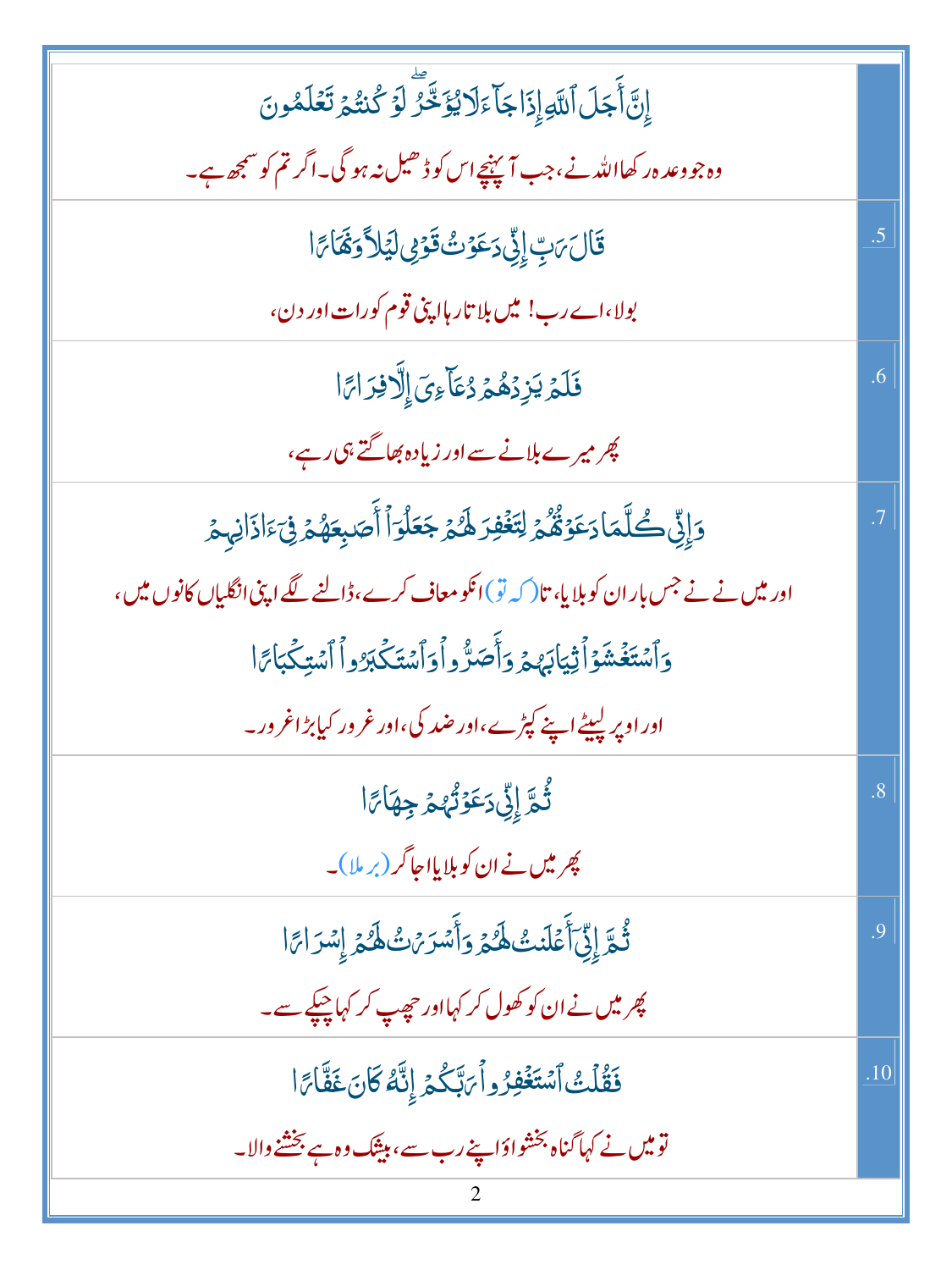| يُزَسِلِ ٱلسَّمَآءَ عَلَيْكُمِ قِنْ مَامًا                                  | .11 |
|-----------------------------------------------------------------------------|-----|
| چپوڑ دے آسان کی تم پر دھاریں (موسلا داربارش)،                               |     |
| وَيُّهۡلِدۡكُمۡ بِأَٰهُوَالِ وَيَنِينَ                                      | .12 |
| اور بڑھتی (زیادہ)دے تم کومال اور بیٹوں سے،                                  |     |
| وَيَجْعَل لَّكُمُ جَنَّتٍ وَيَجْعَل لَّكُمُ أَنۡهَٰٓئَ ا                    |     |
| اور بنادے تم کو ( تمہارے لیے ) باغ،اور بنادے تم کو ( تمہارے لیے ) نہریں۔    |     |
| قَالِكُمُ لَاتَرْجُونَ لِلَّهِ وَقَامًا                                     | .13 |
| کیاہواہے تم کو کیوں نہیں امید رکھتے اللہ سے بڑائی کی؟                       |     |
| وَقَدْ خَلَقَكُمْ أَكْوَاءًا                                                | .14 |
| اور اس نے تم کو بنایاطرح طرح سے۔                                            |     |
| أَلَمَ تَرَوۡأَكَيۡفَ خَلَقَٱللَّهُ سَبۡعَ سَمَوَاتٍ طِبَأَقَا              | .15 |
| کیاتم نے نہیں دیکھاکیسے بنائےاللہ نے سات آسان تہہ بر تہہ ؟                  |     |
| وَجَعَلَ ٱلْقَمَرَ فِيهِنَّ نُوحًا وَجَعَلَ ٱلشَّمۡسَ سِرَاجًا              | .16 |
| اور رکھا <mark>جاند اُن میں اُ</mark> جالا،اور رکھاسورج چ <u>راغ عل</u> تا۔ |     |
| وَٱللَّهُأَنۡبِتَكُم مِّنَ ٱلۡأَرۡهَضِ نَبَاتًا                             | .17 |
| اور اللہ نے اُگا یاتم کوزیین سے جماکر۔                                      |     |
|                                                                             |     |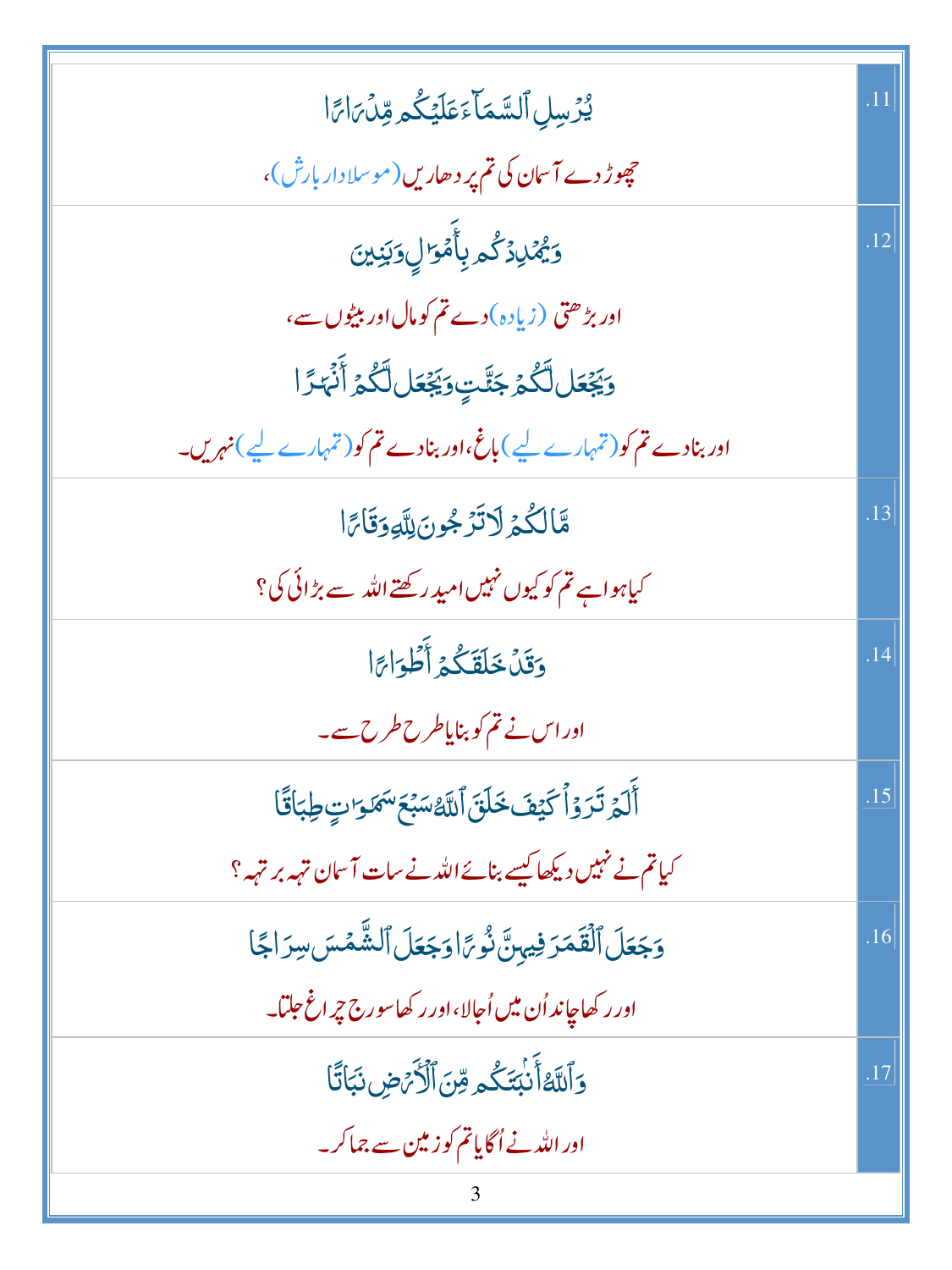| ڷؙڋێؙۼۣۑڵؗػ۠ؽؘ؋ۣڽؠؘٵۏڲؙڒٙڔج۠ڴؽ؋ڶڂڒٳڲؘٳ                                       | .18 |
|------------------------------------------------------------------------------|-----|
| چر دھر ا(واپس) کر ڈالے گاتم کواس(زیبن) میں،اور نکالے گاتم کو باہر (زیبن سے)۔ |     |
| وَأَللَّهُ جَعَلَ لَكُمُ ٱلْأَرْضَ بِسَاطًا                                  | .19 |
| اور اللہ نے بنادی تم کو زمین بچھونا۔                                         |     |
| ڵؚڷؾۺڵػ۠ۅٲڡ <i>ؚڹ۫</i> ؠؘٵۺڹٳٲڣؚڿٲڿٙٲ                                        | .20 |
| تا کہ چلواس میں کشادہ رہتے۔                                                  |     |
| قَالَ نُوحٌ تَابٌ إِنَّهُمْ عَصَوۡ فِي                                       | .21 |
| کہانوح نے،اےرب میرے! انہوں نے میر اکہانہ مانا،                               |     |
| وَٱتَّبَعُواً مَن لَّمَ يَزِدَهُمَالُهُ وَوَلَدُّهٌ إِلَّا خَسَاءًا          |     |
| اور مانا( پیر دی کی)ایسے کا جس کواس کے مال اور اولا دے اور بڑھاٹوٹا( خسارہ)، |     |
| دَمَكَرُواْمَكَّرَاڪُبَّائِ                                                  | .22 |
| اور داؤ کیاہے بڑاداؤ۔                                                        |     |
| دَقَالُواْلَاتَنَىّْنَ ءَالْهِتَكُمْ                                         | .23 |
| اور بو لے، نہ جھوڑیوا پنے ٹھاکروں (معبودوں )کو،                              |     |
| وَلَاتَذَىٰ لَقَّ وَدَّا وَلَاسُوَاعًا وَلَا يَغُوثَ وَيَعُوقَ وَنَسْرًا     |     |
| اور نه حچوڑ يو د د کواور نه سواع کواور نه يغوث اور ليوق اور نسر کو۔          |     |
|                                                                              |     |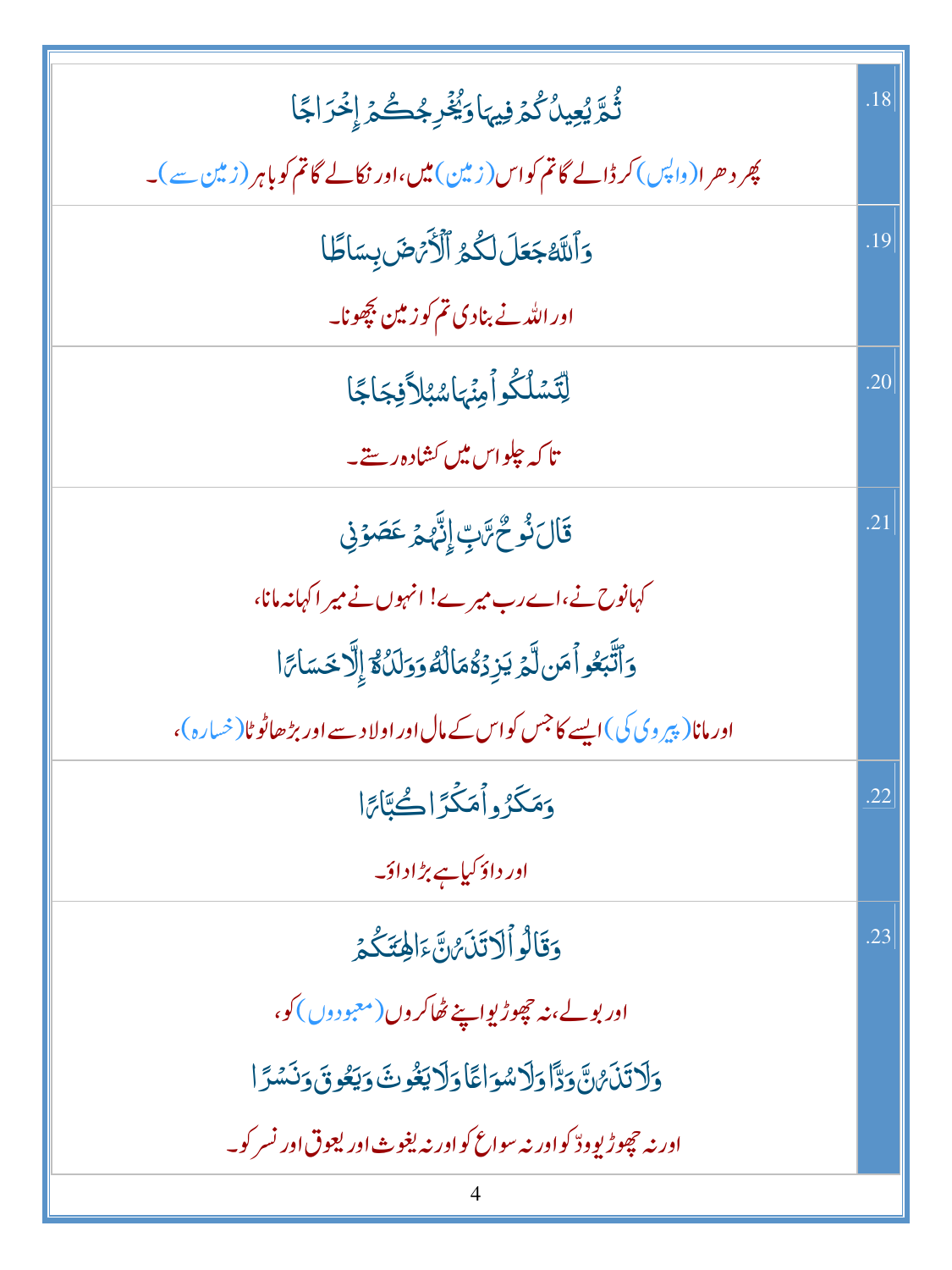| وَقَلْ أَضَلُّواْ كَثِيرَاً                                                          | .24 |
|--------------------------------------------------------------------------------------|-----|
| ادر بہکادیابہتوں کو۔                                                                 |     |
| وَلَاتَزِدِ ٱلظَّلِمِينَ إِلَّاضَلَلاَّ                                              |     |
| اور نہ توبڑھاؤپے انصافوں کو مگر بہکاوا۔                                              |     |
| لِمَّا خَطِيَـثِّهِمْ أُغُرِقُواُفَأَدۡخِلُواۡنَآءَا                                 | .25 |
| <u>کچھ وہ اپنے گناہوں سے ڈبو بے (غرق کئے) گئے، پھر بیٹھانے (پہنچائے) گئے آگ میں،</u> |     |
| فَلَمَ يَجِلُواْ لَهُمْ مِّن دُونِ النَّهِ أَنصَاءًا                                 |     |
| پھر نہ پائےاپنے داسطے اللہ کے سواکوئی مد د گار۔                                      |     |
| وَقَالَ نُوحٌ تَّابٍ لَا تَذَى عَلَى ٱلْأَيْرَضِ مِنَ ٱلْكَفِرِينَ دَيَّاحًا         | .26 |
| اور کہانوح نے                                                                        |     |
| اے رب! نہ حچھوڑ زمین پر منکر دں کاایک گھر <sup>پسنے</sup> والا۔                      |     |
| إِنَّكَ إِن تَذَرَهُمْ يُضِلُّواْ عِبَادَكَ                                          | .27 |
| مقرر (یقیناً) اگر توجھوڑ دےان کو، بہکائیں تیرے بندوں کو،                             |     |
| وَلَا يَلِدُوَاْ إِلَّا فَاجِرًا كَفَّامًا                                           |     |
| ادر جو جنیں (پیداکریں) سوڈھیٹھ حق نہ سمجھتا۔                                         |     |
| 5                                                                                    |     |